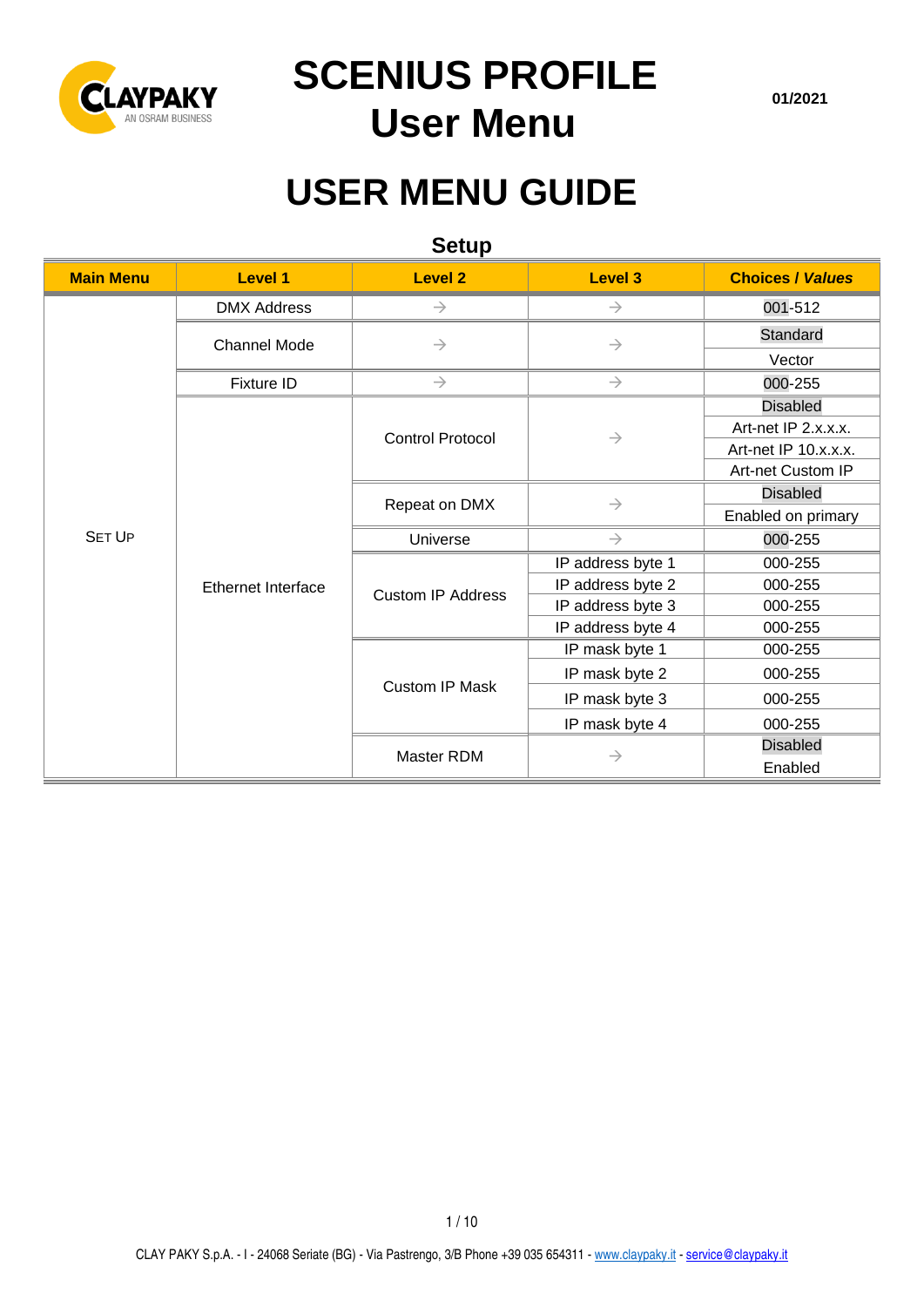

**01/2021**

# **Option**

| <b>Main Menu</b> | <b>Level 1</b>             | <b>Level 2</b>           | <b>Level 3</b>                     | <b>Choices / Values</b>                                   |
|------------------|----------------------------|--------------------------|------------------------------------|-----------------------------------------------------------|
|                  | Lamp DMX                   | $\rightarrow$            | $\rightarrow$                      | On / Off                                                  |
|                  |                            | <b>Invert Pan</b>        | $\rightarrow$                      | On / Off                                                  |
|                  |                            | <b>Invert Tilt</b>       | $\rightarrow$                      | On / Off                                                  |
|                  |                            | Swap Pan-Tilt            | $\rightarrow$                      | On / Off                                                  |
|                  |                            | Encoder Pan-Tilt         | $\rightarrow$                      | On / Off                                                  |
|                  | Pan / Tilt                 | P/T Homing mode          | $\rightarrow$                      | Standard<br>Sequenced                                     |
|                  |                            | Pan Home Def Pos         | $\rightarrow$                      | 0 degree<br>90 degrees<br>180 degrees<br>270 degrees      |
|                  |                            | <b>Tilt Home Def Pos</b> | $\rightarrow$                      | $0\%$<br>12.5 %<br>25 %<br>50 %<br>75 %<br>87.5%<br>100 % |
|                  |                            | P/T Enable               | $\rightarrow$                      | On / Off                                                  |
|                  | Color                      | <b>Color Mixing</b>      | $\rightarrow$                      | RGB/CMY                                                   |
|                  |                            | Fix Wheel Shortcut       | $\rightarrow$                      | On / Off                                                  |
| <b>OPTION</b>    | <b>Uniform Field Frost</b> | $\rightarrow$            | $\rightarrow$                      | Auto<br>Always ON<br>Always OFF                           |
|                  | <b>Dimmer Curve</b>        | $\rightarrow$            | $\rightarrow$                      | Standard<br>Linear<br>Conventional                        |
|                  | Shutter                    | Shutter On Error         | $\rightarrow$                      | On / Off                                                  |
|                  |                            | Dimmer On Shutter        | $\rightarrow$                      | On / Off                                                  |
|                  | Lamp Dimming               | $\rightarrow$            | $\rightarrow$                      | 1400W - 1200W<br>1200W                                    |
|                  | Chg RotGobo Speed          | $\rightarrow$            | $\rightarrow$                      | Normal<br>Fast                                            |
|                  | <b>Blades Speed</b>        | $\rightarrow$            | $\rightarrow$                      | Normal<br>Fast                                            |
|                  | Display                    | $\rightarrow$            | $\rightarrow$                      | On / Off                                                  |
|                  | Animation / Fix Gobo       | $\rightarrow$            | $\rightarrow$                      | <b>Animation Disk</b><br>Fix Gobo Disc                    |
|                  | Setting                    | <b>Default Preset</b>    | <b>Reset To Default</b><br>Go Back | Are you sure ?<br>Yes / No                                |
|                  |                            | User Preset 1            | Load preset 1<br>Save to preset 1  | Are you sure ?<br>Yes / No                                |
|                  |                            | User Preset 2            | Load preset 2<br>Save to preset 2  | Are you sure ?<br>Yes / No                                |
|                  |                            | User Preset 3            | Load preset 3<br>Save to preset 3  | Are you sure ?<br>Yes / No                                |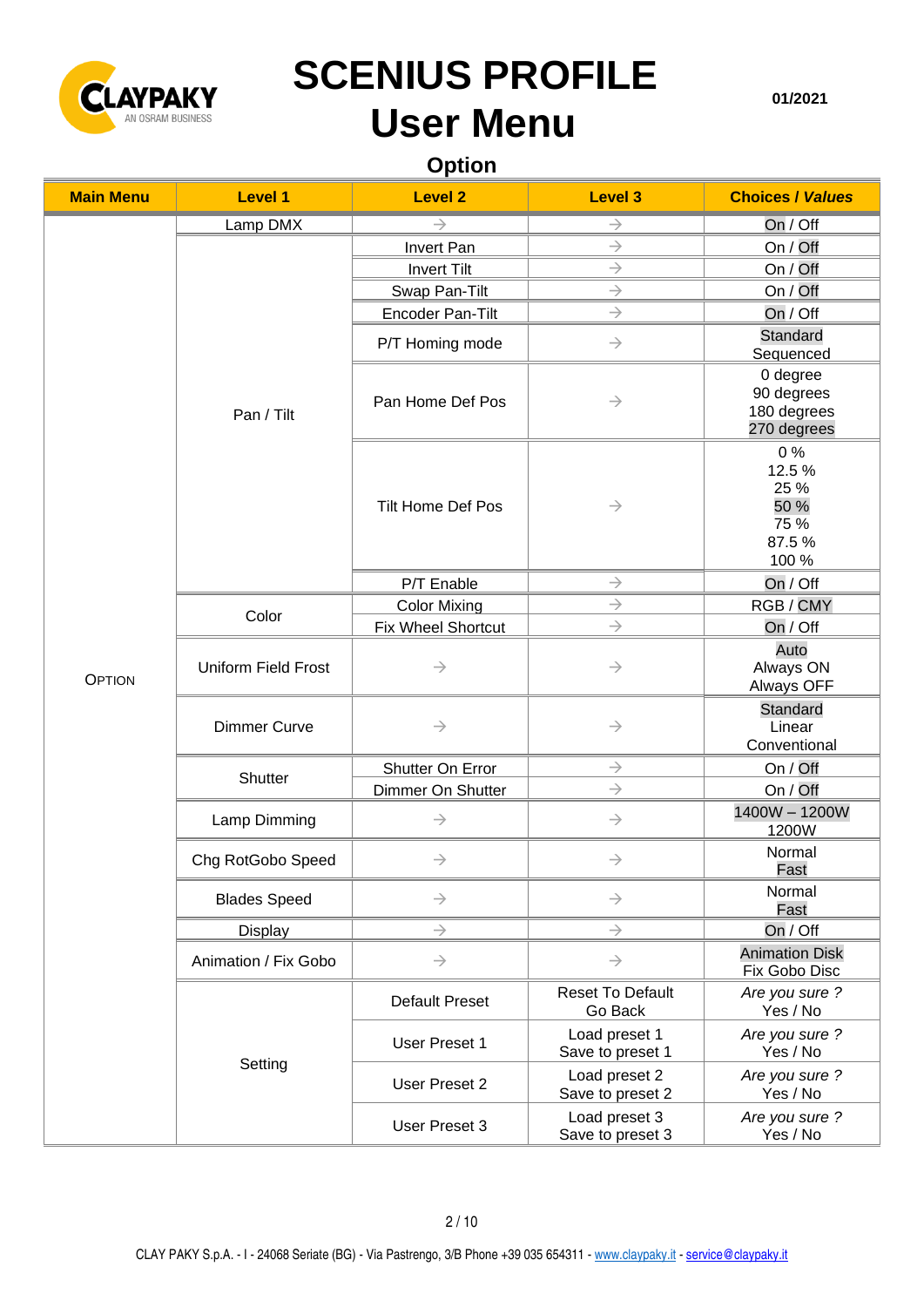

**01/2021**

# **Information**

| <b>Main Menu</b>   | <b>Level 1</b>          | <b>Level 2</b>         | <b>Level 3</b> | <b>Choices / Values</b>                            |
|--------------------|-------------------------|------------------------|----------------|----------------------------------------------------|
|                    | <b>System Errors</b>    | $\rightarrow$          | $\rightarrow$  | Read / Reset                                       |
|                    | <b>Fixture Hours</b>    | <b>Total Hours</b>     | $\rightarrow$  | Read                                               |
|                    |                         | <b>Partial Hours</b>   | $\rightarrow$  | Read / Reset                                       |
|                    |                         | <b>Total Hours</b>     | $\rightarrow$  | Read                                               |
|                    | Lamp Hours              | <b>Partial Hours</b>   | $\rightarrow$  | Read / Reset                                       |
|                    |                         | <b>Total Strikes</b>   | $\rightarrow$  | Read                                               |
|                    | Lamp Strikes            | <b>Partial Strikes</b> | $\rightarrow$  | Read / Reset                                       |
|                    |                         | CPU brd                | $\rightarrow$  | Fw.rev. / Hw.rev.                                  |
|                    |                         | com.dev                | $\rightarrow$  | Fw.rev.                                            |
|                    |                         | $0:PT-3f$              | $\rightarrow$  | Fw.rev. / Hw.rev.                                  |
|                    | <b>System Version</b>   | $1:8$ -Ch              | $\rightarrow$  | Fw.rev. / Hw.rev.                                  |
|                    |                         | 2: 8-Ch                | $\rightarrow$  | Fw.rev. / Hw.rev.                                  |
|                    |                         | $3:8$ -Ch              | $\rightarrow$  | Fw.rev. / Hw.rev.                                  |
|                    |                         | 4: 8-Ch                | $\rightarrow$  | Fw.rev. / Hw.rev.                                  |
|                    |                         | $0:PT-3f$              | $\rightarrow$  | Status / Err%                                      |
|                    |                         | $1:8$ -Ch              | $\rightarrow$  | Status / Err%                                      |
|                    | <b>Board Diagnostic</b> | 2: 8-Ch                | $\rightarrow$  | Status / Err%                                      |
|                    |                         | $3:8$ -Ch              | $\rightarrow$  | Status / Err%                                      |
|                    |                         | 4: 8-Ch                | $\rightarrow$  | Status / Err%                                      |
| <b>INFORMATION</b> | <b>DMX Monitor</b>      | Channels               | $\rightarrow$  | Value / Percentage                                 |
|                    |                         | Ball. IN               | $\rightarrow$  | Speed (RPM)                                        |
|                    |                         | Ball. OUT              | $\rightarrow$  | Speed (RPM)                                        |
|                    |                         | Pwr. Sp.               | $\rightarrow$  | Speed (RPM)                                        |
|                    |                         | Pwr. Sp.               | $\rightarrow$  | Speed (RPM)                                        |
|                    |                         | Lamp                   | $\rightarrow$  | Speed (RPM)                                        |
|                    | <b>Fans Monitor</b>     | Eff. OUT               | $\rightarrow$  | Speed (RPM)                                        |
|                    |                         | Eff. IN                | $\rightarrow$  | Speed (RPM)                                        |
|                    |                         | <b>Blades</b>          | $\rightarrow$  | Speed (RPM)                                        |
|                    |                         | <b>Blades</b>          | $\rightarrow$  | Speed (RPM)                                        |
|                    |                         | Lamp                   | $\rightarrow$  | Speed (RPM)                                        |
|                    | RDM Unique ID           | $\rightarrow$          | $\rightarrow$  | ID: xxxxxxxxx                                      |
|                    | Sensor status           | Channels               | $\rightarrow$  | n.a / On / Off                                     |
|                    | Rot. Gobo Indexing      | $\rightarrow$          | $\rightarrow$  | <b>Indexing Active</b><br><b>Indexing Required</b> |
|                    | Network parameters      | $\rightarrow$          | $\rightarrow$  | <b>IP Address</b><br>IP Mask<br><b>MAC Address</b> |
|                    | Serial number           | $\rightarrow$          | $\rightarrow$  | XXxxxxx                                            |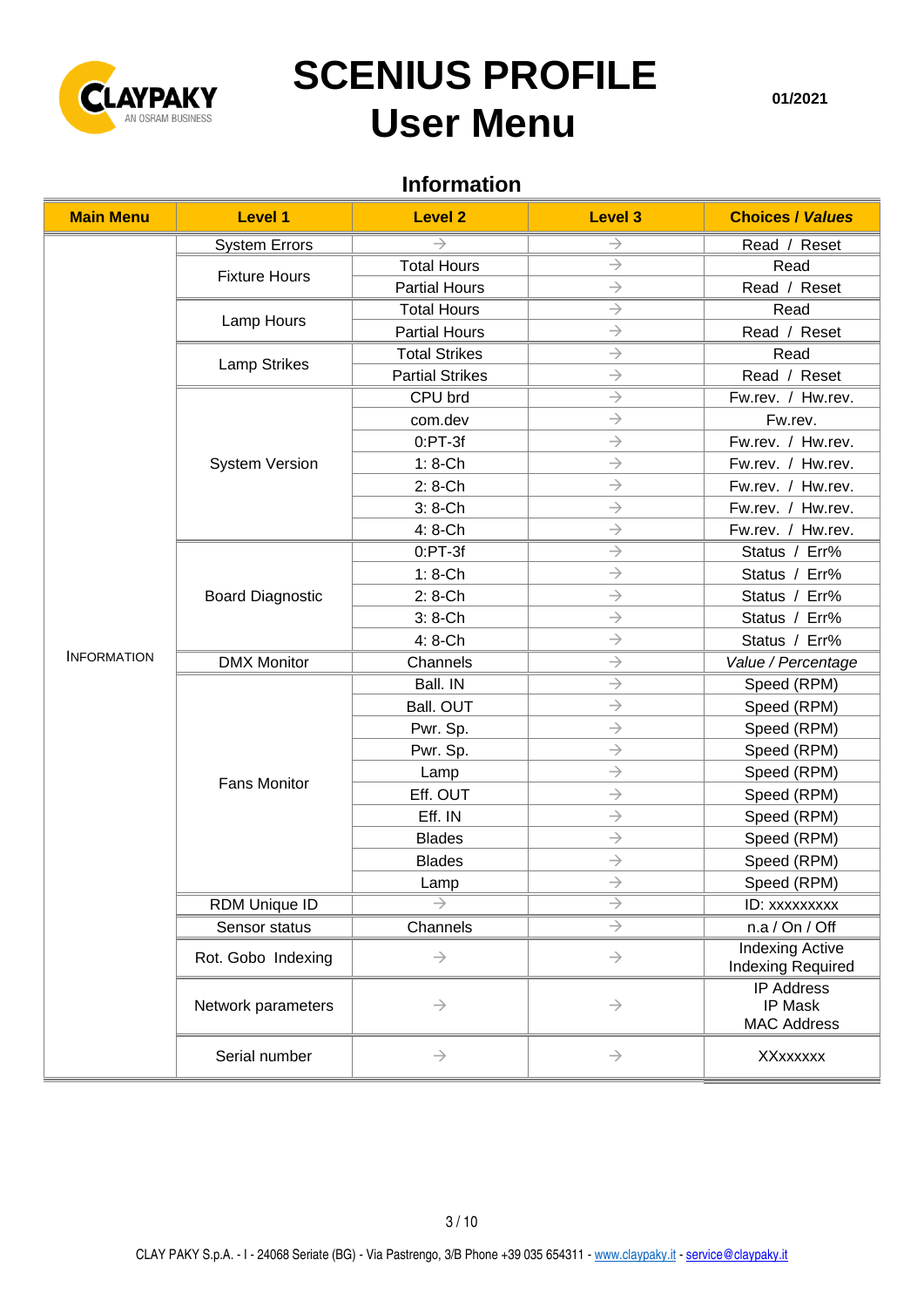

**01/2021**

# **Manual Control**

| <b>Main Menu</b>                | Level 1 | Level 2 | Level 3 | <b>Choices / Values</b> |
|---------------------------------|---------|---------|---------|-------------------------|
| <b>MANUAL</b><br><b>CONTROL</b> | Lamp    |         |         | On / Off                |
|                                 | Reset   |         |         | Yes / No                |
|                                 | Channel |         |         | Value / Percentage      |

# **Test**

| <b>Main Menu</b> | Level 1 | <b>Level 2</b> | Level 3 | <b>Choices / Values</b> |  |
|------------------|---------|----------------|---------|-------------------------|--|
|                  |         |                |         | Complete                |  |
| <b>TEST</b>      |         |                |         | Colors                  |  |
|                  |         |                |         | Pan / Tilt              |  |

# **Advanced**

| <b>Main Menu</b> | Level 1          | Level 2                | Level 3            | <b>Choices / Values</b>    |
|------------------|------------------|------------------------|--------------------|----------------------------|
| ADVANCED         | Access Code 1234 | <b>Upload Firmware</b> | Transfer           | Are you sure ?<br>Yes / No |
|                  |                  | Setup Model            | Changing           | Are you sure ?<br>Yes / No |
|                  |                  | Calibration            | Channels           | $000 - 255$                |
|                  |                  | Rot. Gobo Indexing     | Starting procedure | Yes / No                   |
|                  |                  | Menu Locking           |                    | Unlock Code XXXX           |
|                  |                  | Uni Field Frost        | $\rightarrow$      | DMX - Out<br>DMX - IN      |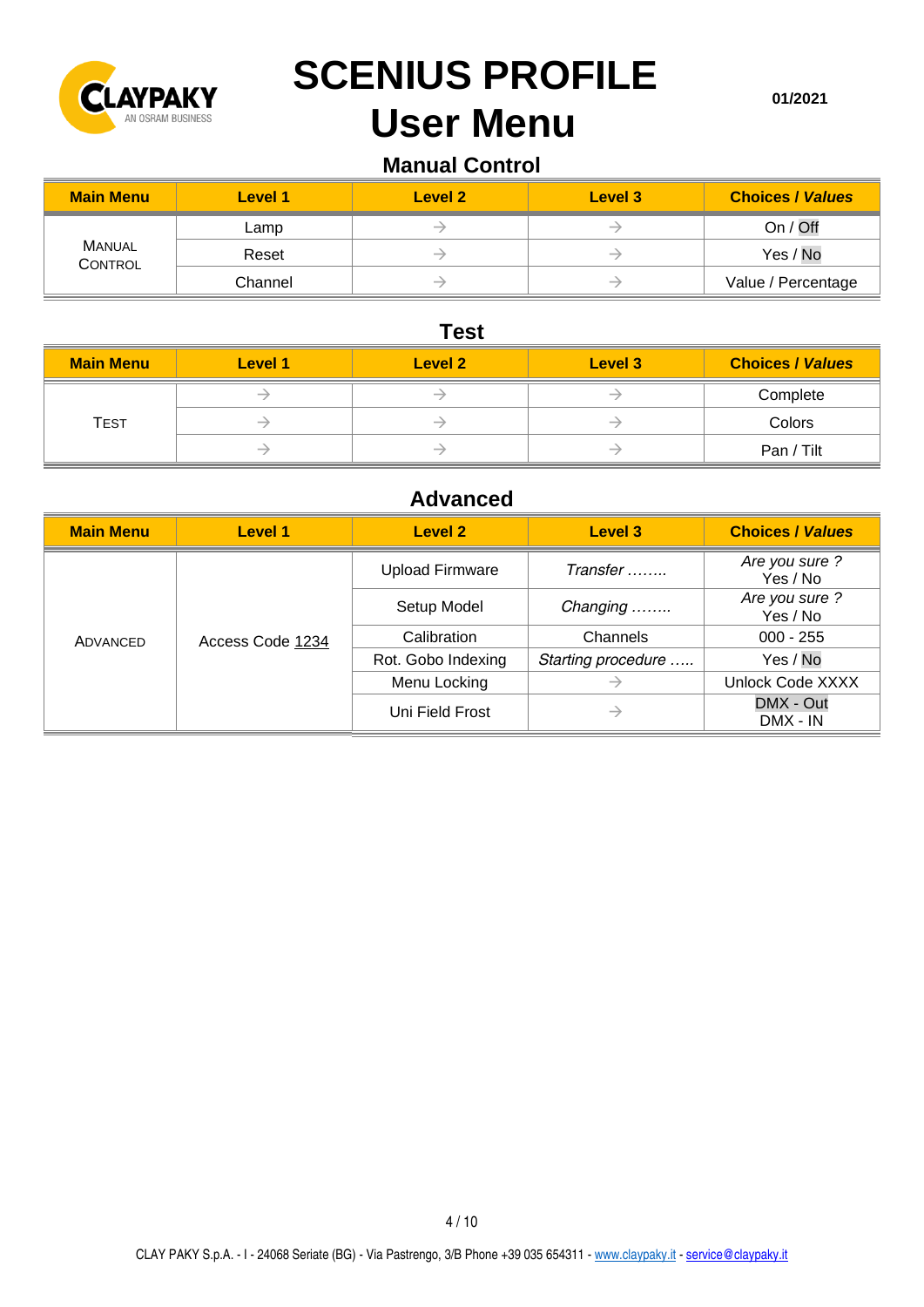

# **SET UP MENU**

# **Setup - DMX ADDRESS**

## *PLEASE NOTE: Without the DMX input signal, the displayed address (DMX Address) blinks.*

It lets you select the DMX address for the control signal. A DMX address between 001 and 512 can be selected.

#### **Setup – Channel mode**

It lets you select the projector operating mode, selecting one of the two available modes (see DMX Channel Function document):

- **Standard (37 DMX parameters),** see DMX-Channel Function document for details.
- **Vector (41 DMX parameters),** see DMX-Channel Function document for details.

#### **Setup – FIXTURE ID**

It lets you set the "Fixture ID" to be assigned to the projector. An "ID" between 000 and 255 can be assigned.

#### **Setup - ETHERNET INTERFACE**

It lets you set Ethernet settings to be assigned to the projector as indicated below:

#### **Control Protocol**

It lets you select the "Control Protocol" Art-net to be assigned according to the control unit used; the options available are the following:

- Disabled:
- Art-net on IP 2
- Art-net on IP 10
- Art-net Custom IP

If the **Control Protocol** option is set on **Disabled**, when an **IP** address (**IP2**, **IP10** or **IP Custom**) is selected, the projector immediately initializes the **IP** address that was just selected.

If the **Control Protocol** option is enabled (**IP2**, **IP10** or **IP Custom**) and a new one is selected that is different from the previous one, the projector must be restarted so that it will be correctly initialized.

#### **Repeat on DMX**

It lets you enable/disable the transmission of the Ethernet protocol by DMX signal to all the connected projectors.

- Disabled: DMX transmission disabled.
- Enabled on primary: DMX transmission enabled.

#### **Universe**

It lets you set the "DMX Universe" to be assigned to a series of projectors with values between 000 and 255.

#### **Custom IP Address**

It lets you to set the select the "IP Address" Art-net to be assigned, according to the control unit used, with values between 000 and 255.

#### **Custom IP Mask**

It lets you to set the select the "IP Mask" Art-net to be assigned, according to the control unit used, with values between 000 and 255.

#### **Master RDM**

It allows to enable (through the Webserver system) the configuration of the fixtures menu when the option Repeat on DMX is set to "Enable on primary", it allows to see and set all the users function to all the fixtures connected with the DMX to the primary unit. Default setting is Disabled.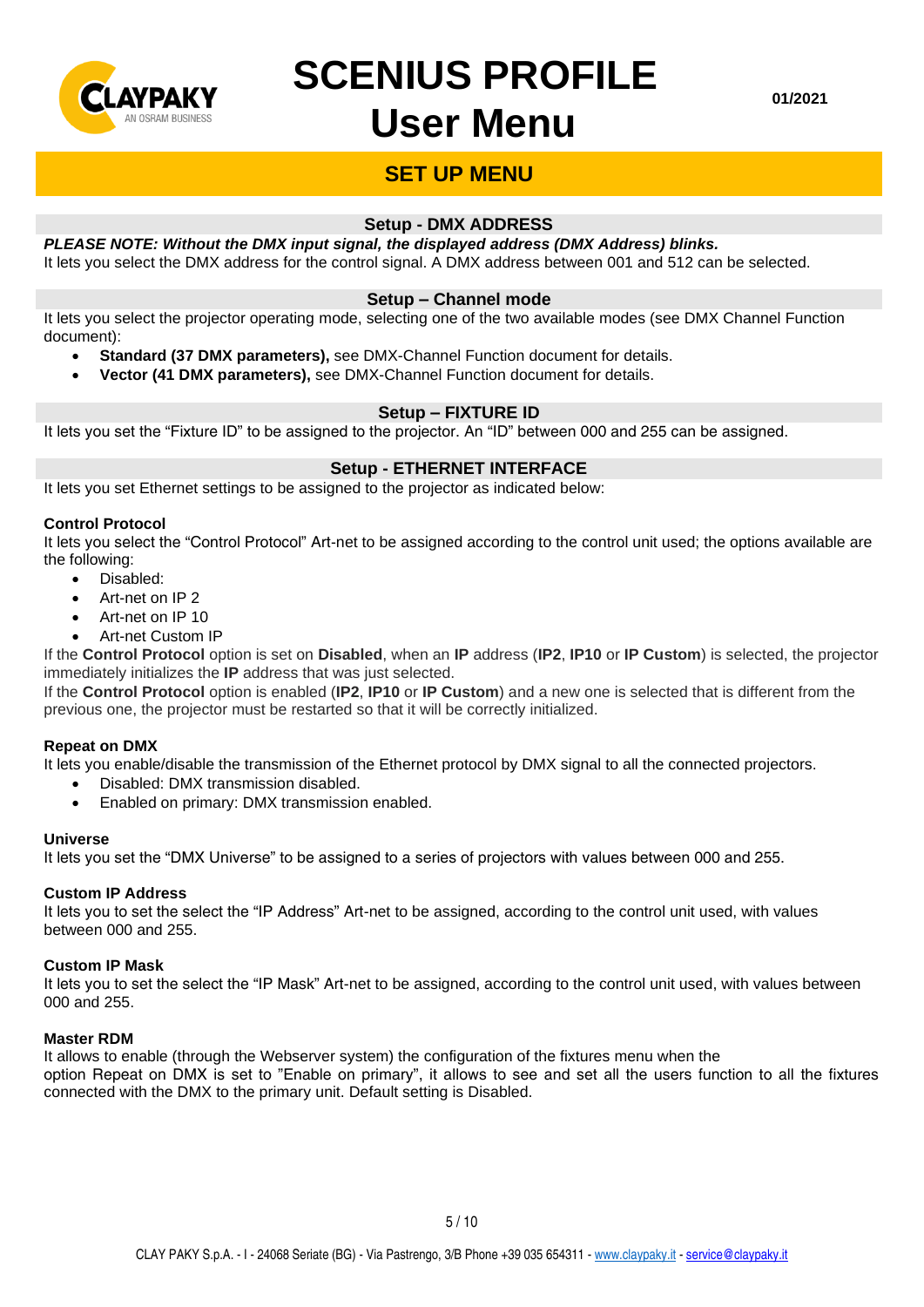

# **OPTIONS MENU**

## **Option - LAMP DMX**

It lets you enable (ON) the lamp remote control channel. Select OFF to turn off or disable this option.

## **Option – Pan/Tilt**

#### **Invert Pan**

It lets you enable (ON) Pan reverse movement. Select OFF to turn off or disable this option.

#### **Invert Tilt**

It lets you enable (ON) Tilt reverse movement. Select OFF to turn off or disable this option.

#### **Swap Pan-Tilt**

It lets you enable (ON) Pan and Tilt channel inversion (and simultaneously Pan fine and Tilt fine). Select OFF to turn off or disable this option.

#### **Encoder Pan-Tilt**

It lets you enable (ON) or disable (OFF) Pan and Tilt Encoder operations. **You can quickly disable the Pan and Tilt Encoder by simultaneously pressing the UP (↑) and DOWN(↓) keys in the ''Main Menu''.**

#### **P/T Homing Mode**

It lets you set the initial Pan and Tilt Reset mode.

- **Standard**: Pan & Tilt are simultaneously reset.
- **Sequenced**: Tilt is reset first followed by Pan.

#### **Pan Home Def Pos**

It lets you assign the Pan channel "home" position at the end of Reset (without a DMX input signal), selecting one from the 4 available positions:

- **0 degree**
- **90 degrees**
- **180 degrees**
- **270 degrees (default)**

#### **Tilt Home Def Pos**

It lets you assign the Tilt channel "home" position at the end of Reset (without a DMX input signal), selecting one from the 7 available positions:

- **0%**
- **12.5%**
- **25%**
- **50% (default)**
- **75%**
- **87.5%**
- **100%**

#### **Pan/Tilt enable**

Allows you to disable Pan and Tilt movement (Selecting OFF) to use the fixture as a follow-spot. Select ON to disable this option.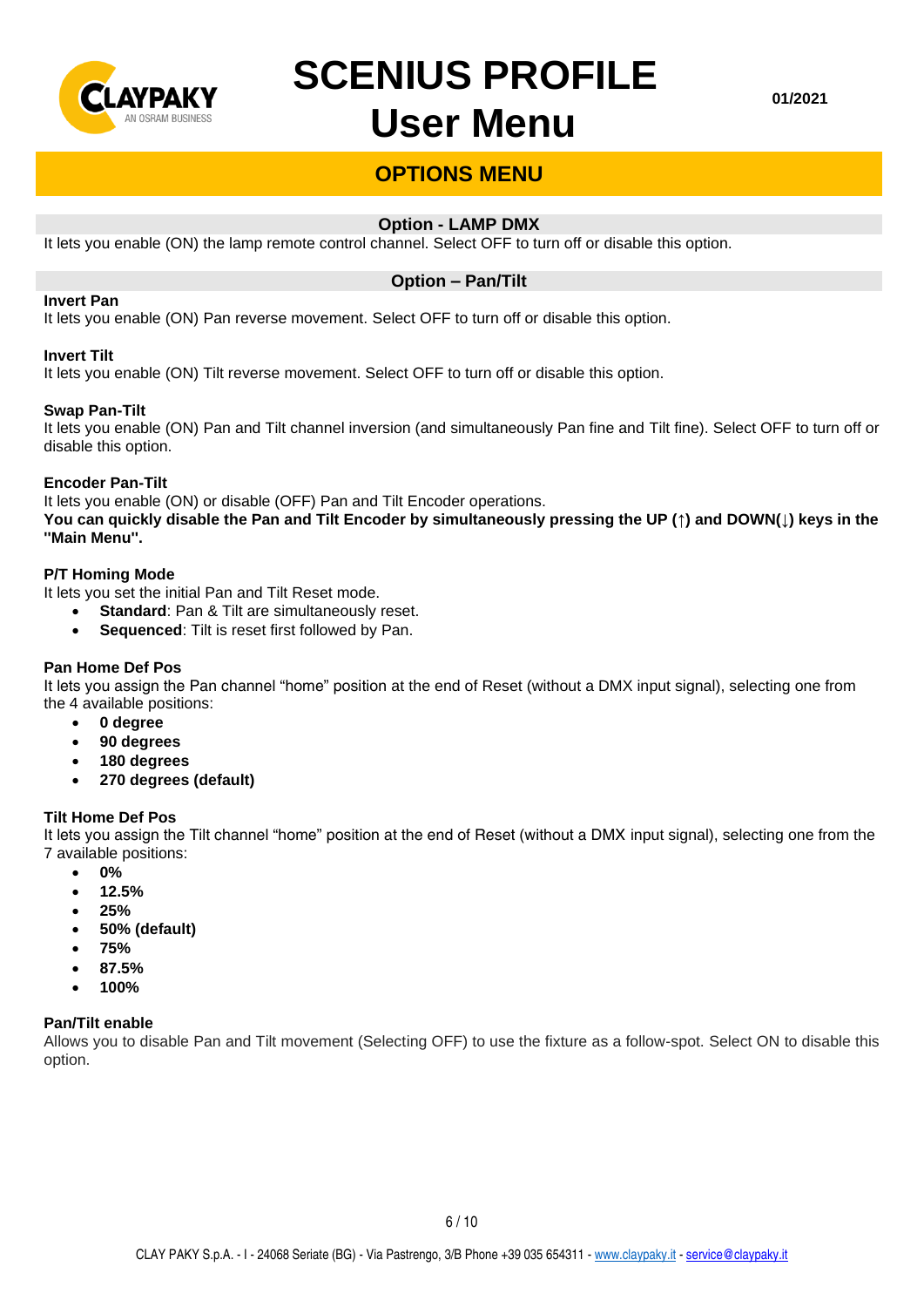

## **Option - COLOR**

#### **Color mixing**

It lets you set the CMY color mixing system:

- **RGB** color mixing mode (Red Green Blue)
- **CMY** color mixing mode (Cyan Magenta Yellow)

#### **Fixed wheel short-cut**

Used for optimizing color change time (select ON) so that the disc turns in the direction that requires shorter movement. Select OFF to turn off or disable this option.

#### **Option – UNIFORM FIELD FROST**

It allows you to manage the control of the Uniform Field Frost:

- **Auto:** Automated management through the use of dimmer parameter.
- **Always ON:** Uniform Filed Frost always inserted.
- **Always OFF:** Uniform Field Frost always deactivated

#### **Option – DIMMER CURVE**

It lets you select the "Dimmer Curve" from the two available:

- **Standard** (default)
- **Conventional**
- **Linear**

#### **Option - SHUTTER**

#### **Shutter on error**

It lets you activate (ON) automatic "Stopper/Strobe" closing in the event of Pan/Tilt positioning error. Select OFF to turn off or disable this option.

#### **Dimmer on Shutter**

Enables (select ON) the automatic closing of the Dimmer when the Strobe is completely closed. Select OFF to turn off or disable this option.

#### **Option – LAMP DIMMING**

It allows you to select one of the two types of dimming available:

- **1400W - 1200W** lamp power operate as follows:
	- Dimmer channel @ 0bit lamp power @ 1000W
	- Dimmer channel from 1 to 202bit lamp power @ 1200W
	- Dimmer channel from 203 to 255bit lamp power increase from 1200W to 1400W
- **1200W** lamp power operate as follows:
	- Channel dimmer @ 0bit lamp power @ 1000W
	- Dimmer channel from 1 to 255bit lamp power @ 1200W

#### **Option - ROTATING GOBO CHANGE SPEED**

It lets you select the speed of the Rotating Gobo Change from the two available:

- **Normal**
- **Fast** (default)

#### **Option – BLADE SPEED**

It lets you select the speed of the Blades from the two available:

- **Normal**
- **Fast** (default)

# **Option - DISPLAY**

It lets you activate (ON) display brightness reduction after about 30 seconds in idle status. Select OFF to turn off or disable this option.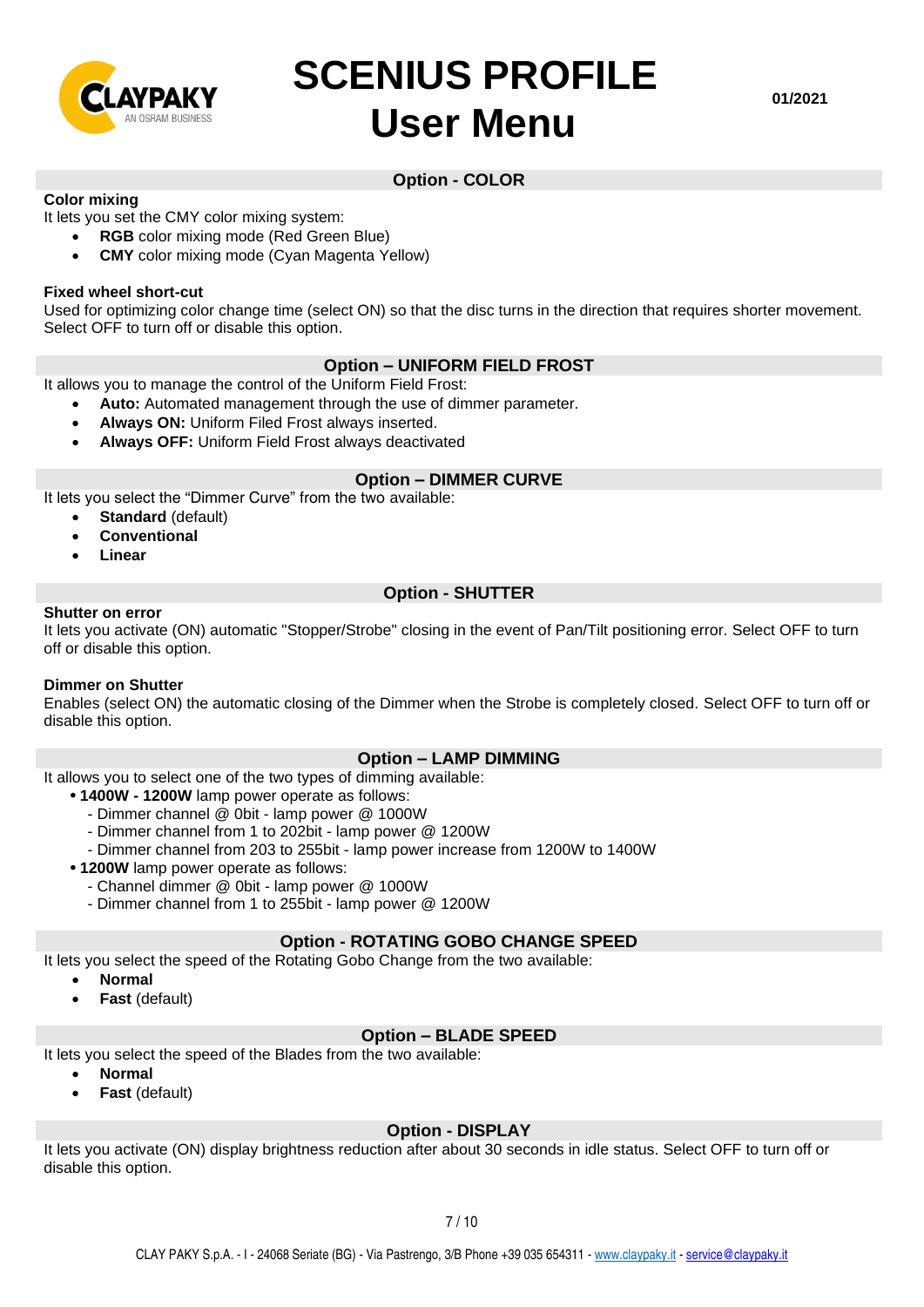

**01/2021**

#### **Option – ANIMATION / FIX GOBO**

It allows you to select depending on the disc inserted into the fixture, whether to activate the electronic control of **Animation Disk** or **Fix Gobo Disk** (if selected **Fix Gobo Disk**, the channel Animation Disk Rotation is disabled).

#### **Option - SETTINGS**

Used to save 3 different settings of the items in the option menu and relevant submenus.

- Default preset (\*)
- User preset 1
- User preset 2
- User Preset 3
- **- Load preset 'X'** is used to recall a previously stored configuration.
- **Save to preset 'X'** is used to save the current configuration.

#### (\*) DEFAULT PRESET

It lets you restore default values on all option menu items and relevant submenus. **Press the left and right arrows/keys simultaneously in the "main menu" to quickly restore default values (DEFAULT PRESET).**

# **INFORMATION MENU**

## **Information - SYSTEM ERRORS**

It displays a list of errors that occurred when the projector was turned on. To reset the SYSTEM ERRORS list, press OK. A confirmation message appears (Are you sure you want to clear error list?). Select YES to confirm reset.

#### **Information - FIXTURE HOURS**

It lets you view projector working hours (total and partial).

**Total counter:** It counts the number of projector working life hours (from construction to date).

**Partial counter:** It counts the number of projector partial working life hours from the last reset to date.

Press OK to reset the partial counter. A confirmation message appears on the display (Are you sure ?) Select YES to confirm reset.

#### **Information – LAMP HOURS**

It lets you view lamp working hours (total and partial). **Total counter:** It counts the number of projector working hours with the lamp on (from construction to date). Partial counter: It counts the number of lamp partial working hours from the last reset to date.

Press OK to reset the partial counter. A confirmation message appears on the display (Are you sure ?) Select YES to confirm reset.

#### **Information – LAMP STRIKES**

It lets you view how many times the lamp was turned on (total and partial). **Total counter:** It counts the number of times the lamp was turned on (from construction to date). **Partial counter:** It counts the number of times the lamp was turned on from the last reset to date.

Press OK to reset the partial counter. A confirmation message appears on the display (Are you sure ?) Select YES to confirm reset.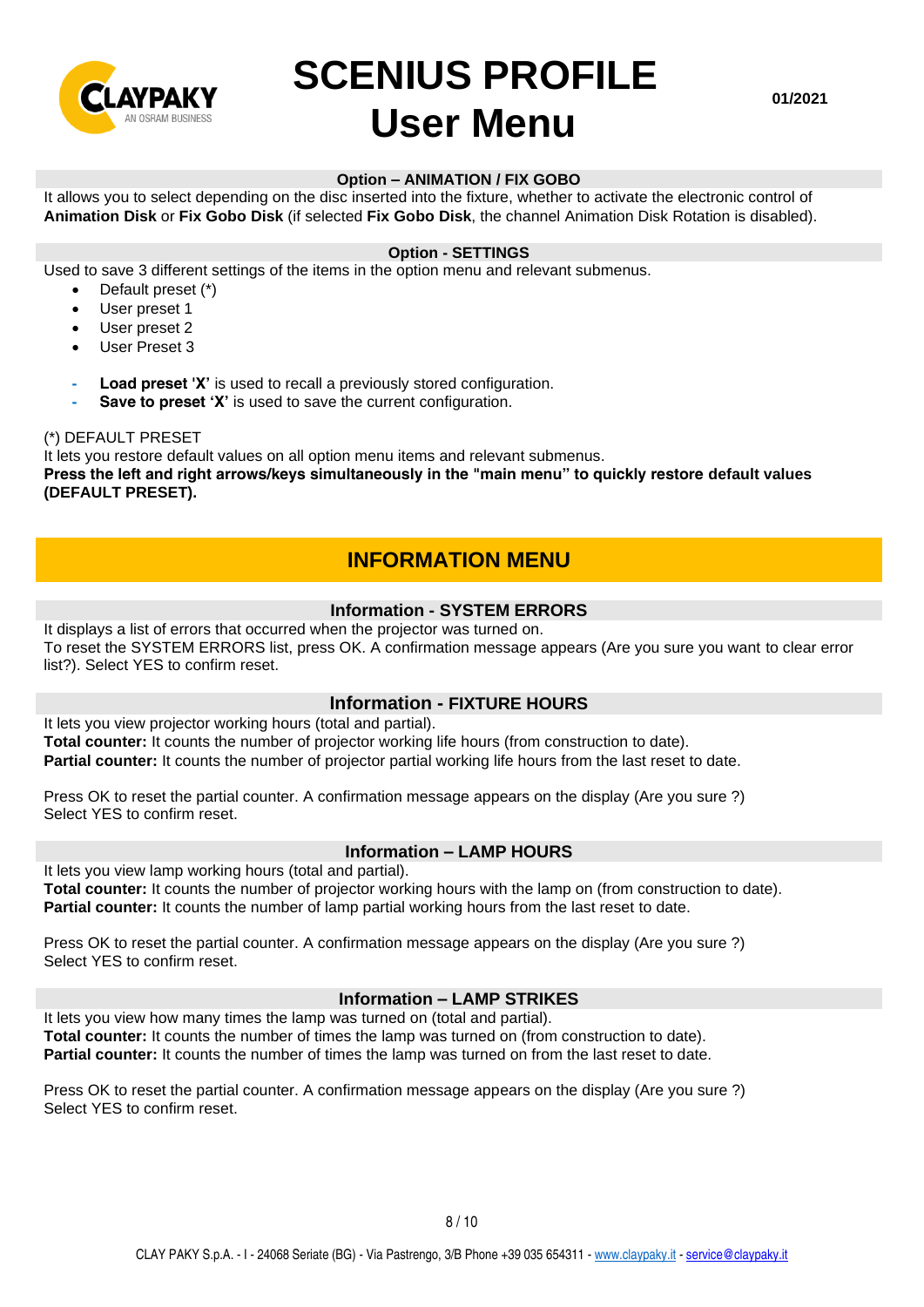

## **Information – SYSTEM VERSION**

It lets you view the hardware and software versions for each electronic board in the projector.

- CPU brd (CPU board)
- 0: PT-3f (Pan / Tilt board)
- 1: 8-Ch (8-channel board)
- 2: 8-Ch (8-channel board)
- 3: 8-Ch (8-channel board)
- 4: 8-Ch (8-channel board)

#### **Information – BOARD DIAGNOSTIC**

It lets you view the percent errors for each electronic board installed in the projector

- 0: PT-3f (Pan / Tilt board)
- 1: 8-Ch (8-channel board)
- 2: 8-Ch (8-channel board)
- 3: 8-Ch (8-channel board)
- 4: 8-Ch (8-channel board)

#### **Information – DMX MONITOR**

It lets you view the level of projector DMX channels in bit (Val) and in percent.

#### **Information – FANS MONITOR**

It lets you view the speed of each fan installed in the projector:

- Lamp (lamp cooling fan)
- Pwr.Sup (PSU cooling fan)
- Ball.IN (Ballast cooling fan, air-flow IN)
- Ball.OUT (Ballast cooling fan, air-flow OUT)
- Effect.IN (Effects cooling fan, air-flow IN)
- Effect.OUT (Effects cooling fan, air-flow OUT)
- Blades (blades cooling fan)

#### **Information – RDM Unique ID**

Shows the exclusive address of the fixture to use communicate via RDM.

#### **Information – SENSOR STATUS**

It lets you check the correct operations of each "sensor" installed in the projector, each channel is associated with one of the following three parameters:

- n.a.= sensor not available (it could be that are not used sensor on that effect)
- ON= Sensor reading (It means the magnet is positioned on the sensor)
- OFF= Sensor is not reading (It means the magnet is not positioned on the sensor)

#### **Information – ROTATING GOBO INDEXING**

It lets you check whether the rotating gobo wheel 1 gobo indexing procedure should be run, if indexed, "Indexing Active" appears on the display, otherwise "Indexing required!" appears

If necessary, indexing should be activated from the Advanced menu.

#### **Information – NETWORK PARMETERS**

Lets you view the projector "Network" parameters meaning: **IP address:** Internet Protocol address (two projectors must not have the same IP address) **IP mask:** 255.0.0.0 **Mac address:** Media Access Control; the projector's Ethernet Address.

#### **Information – SERIAL NUMBER**

Lets you view the fixture **Serial Number**. Information available only for fixtures from the beginning of 2020.